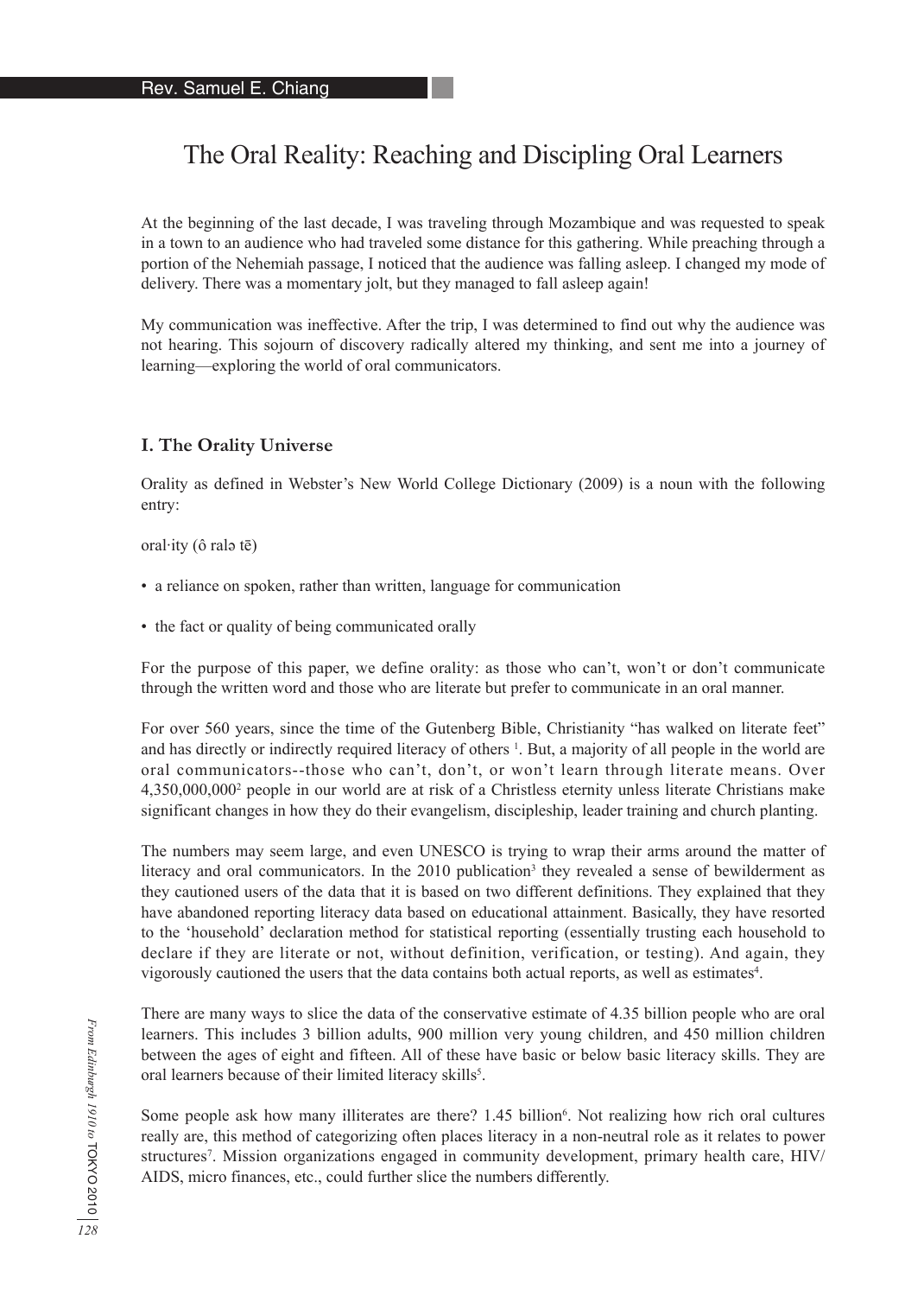For the Tokyo 2010 Congress, we note specifically that out of the 4.35 billion people, there are 2.7 billion who are counted as the world's unreached peoples<sup>8</sup> resulting in approximately 3,500 unengaged unreached people groups. The sobering wakeup alarm is that there are approximately 2 billion people without the Old Testament. Furthermore, there are 2,252 unengaged unreached people groups, composed of 350 million people without a single verse of Scripture! These people are known as 'primary oral learners.'

Furthermore, in this postmodern era of the iPod generation, visual and audio communications are also gathering momentum not only in the West, but also globally. Within the next three years, the number of mobile phones that will have access to the internet will outpace the number of PCs connected to the internet. This is a population sample of approximately 3 billion people who connect, transact, and communicate differently<sup>9</sup>. Visually based learning and communications have given rise to 'secondary' oral learners, meaning they might be literate, but prefer to communicate in an oral manner<sup>10</sup>.

#### **II. The Orality Perspective**

The spectrum of primary and secondary oral learners ranges from illiterates, semi-literates, and functional literates to literates, post-literates and the visually literate. Are oral learners really different?

We began life as 'oral' learners<sup>11</sup>. As we went off to school, many of us learned shaped items called alphabets. In sequencing these letters we made sounds and words. By stringing them together, we composed sentences<sup>12</sup>. We learned to read. As we progressed through the august halls of educational institutions, we read to learn. In general, the printed world became our source of information, and the formation of how we learn. Thus, there are distinct differences between oral and print communicators, and the resulting oral and literate perspectives. This is succinctly captured by Dr. Orville Boyd Jenkins in the chart13 below:

| Oral                                                                                                                                                 | Literate                                                                                                                                                                                                               |
|------------------------------------------------------------------------------------------------------------------------------------------------------|------------------------------------------------------------------------------------------------------------------------------------------------------------------------------------------------------------------------|
| Event-Oriented-Experience is what is real,<br>integrated concept of knowledge, practical<br>experience; you do what you can, you enjoy the<br>moment | Task/Goal-Oriented—Abstract, rational view of<br>reality, you can make happen what you can<br>imagine, knowledge is rational, objective ideas,<br>represented in writing, accessible to all; you can<br>make it happen |
| Relational—Values based on what is required or<br>expected by the group                                                                              | Pragmatic—Values based on what works, or<br>what was agreed in writing, focus is the specific<br>written agreement                                                                                                     |
| Functional Knowledge—What is needed to<br>maintain relationships, community, accepted<br>values                                                      | Factual Knowledge—What is needed to<br>understand details, analyze, organize, control,<br>manage and change the structure or system                                                                                    |
| Word is Bond—My identity is tied up with my<br>action and statements                                                                                 | What is written can be renegotiated—What is<br>written has precedence over what was said or<br>meant; words on a paper are the third party in<br>any relationship                                                      |

Contrast of Oral and Literate Perspectives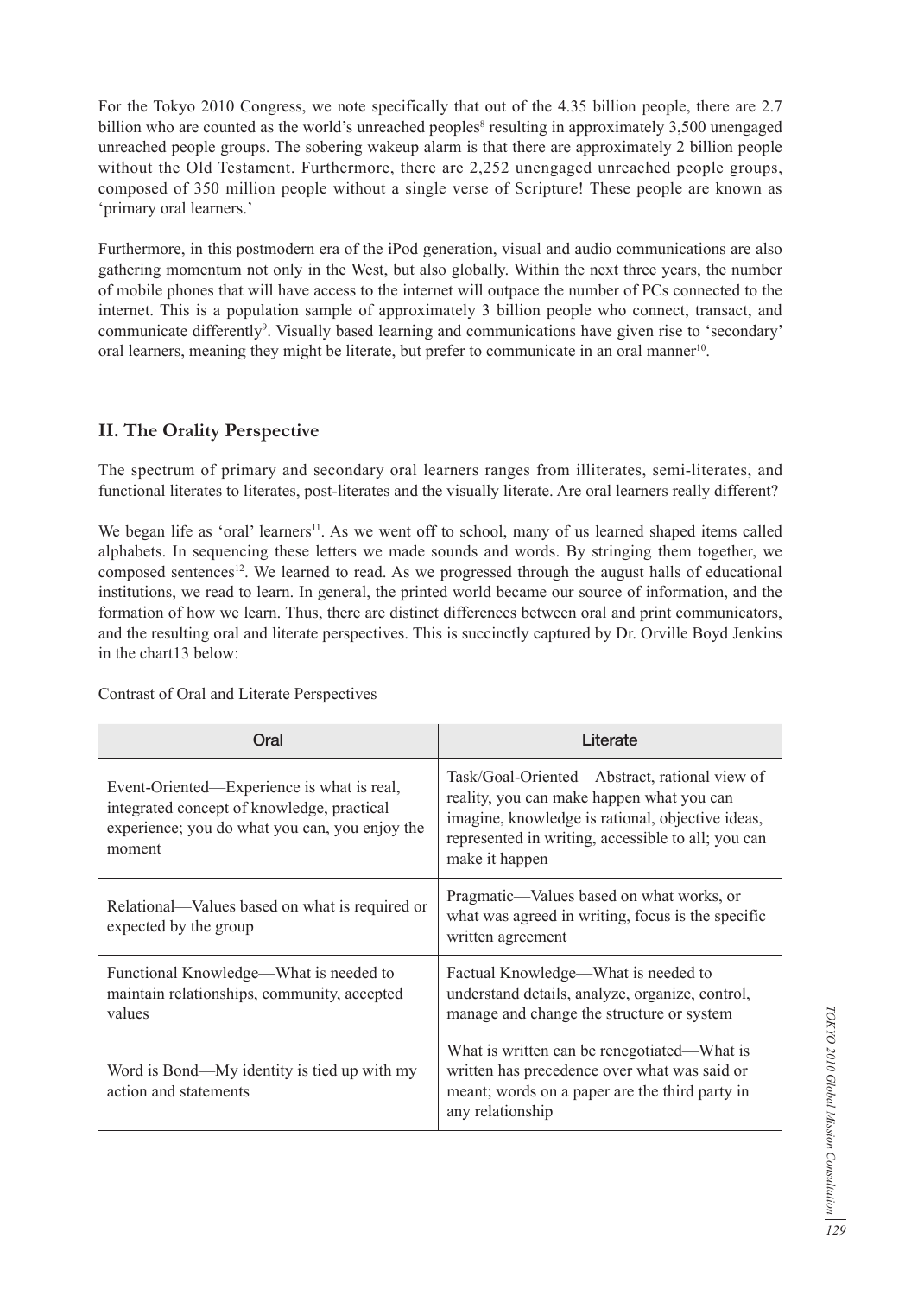| Truth—Dynamic, relates to relationships;<br>concrete knowledge valued over logical<br>deduction                                                                         | Truth—Objective, relates to rational analysis of<br>facts, descriptions, repeatable events and<br>patterns (all of which are recorded for<br>reference); linear logic valued |
|-------------------------------------------------------------------------------------------------------------------------------------------------------------------------|------------------------------------------------------------------------------------------------------------------------------------------------------------------------------|
| Life Skills—Practical functions, professional or<br>artistic expression                                                                                                 | Knowledge—Information oriented                                                                                                                                               |
| Memory—History, legends, stories handed<br>down by memory, publicly told, extensive<br>memory capacity. Knowledge may be a sacred<br>commodity, for only certain people | Information—Recorded and collected,<br>externalized, for general knowledge; valued<br>skills are referencing, analyzing and<br>manipulating, reconfiguring known facts       |
| Tradition, Heritage                                                                                                                                                     | Change, Innovation, Self-Expression                                                                                                                                          |
| Morality—Personal integrity, relational<br>obligation determined by what people and<br>community expect of you                                                          | Morality—Fulfilling formal, stated promises;<br>promises and commitments are dependent on<br>what is known at the time; more information can<br>change the obligation        |

We have better information but we still cannot reach all the unreached people groups. With resource bases across the world, we are allocating infinitesimal resources<sup>14</sup> towards the world of oral learners which is the majority of the world's unreached population. We have strategies, but they presuppose a print-based communications strategy, or a literate perspective. We see the comparative charts and we realize that we have missed the mark. Thus, we ask ourselves 'what must we do differently to disciple oral learners, and in particular, primary oral learners?'

## **III. Orality and the Language of the Heart<sup>15</sup>**

Most people involved in ministry understand 'heart language' as the language we learned from our mothers or fathers. It is the local language, or that which we speak fluently with strong expressive emotions, or the language which we speak while dreaming in our sleep. Thus, heart language is also known as our mother tongue. For example, in the Chinese language, the character for 'heart' is a part of up to 18 different uniquely written characters. These written characters represent 18 different stories, idioms, or expressions of the heart, mind, and emotions that include: love, hate, anger, think, agitation and alarm.

Our societies have made popular the idea of the 'heart language' and have generally accepted that a story is the way to the heart. We all recognize that heart language linkage takes place when a good story that's well told goes straight to the heart. Just ask any good filmmaker or a pastor illustrating his Sunday sermon. Theologian Dr. N. T. Wright, in his book The New Testament and the People of God, even makes the point that we all have an internal store of stories that provide our framework for experiencing the world. To change people at the deepest level we must change their stories<sup>16</sup>.

If stories in our mother tongue are important, and they frame the way our hearts see the world, is there tangible evidence of how this insight affects mission? In a landmark book on missions and church planting among Muslims, From Seed To Fruit, Dudley Woodberry<sup>17</sup> and his team drew a statistical inference that among the workers they surveyed, there was an 82% probability of a church or multiple churches being planted if the three following fruitful practices were honored:

- 1. At least one person on the team is highly skilled in the local language;
- 2. The learning preferences of the people group (i.e. oral vs literate) are incorporated into the team's strategy;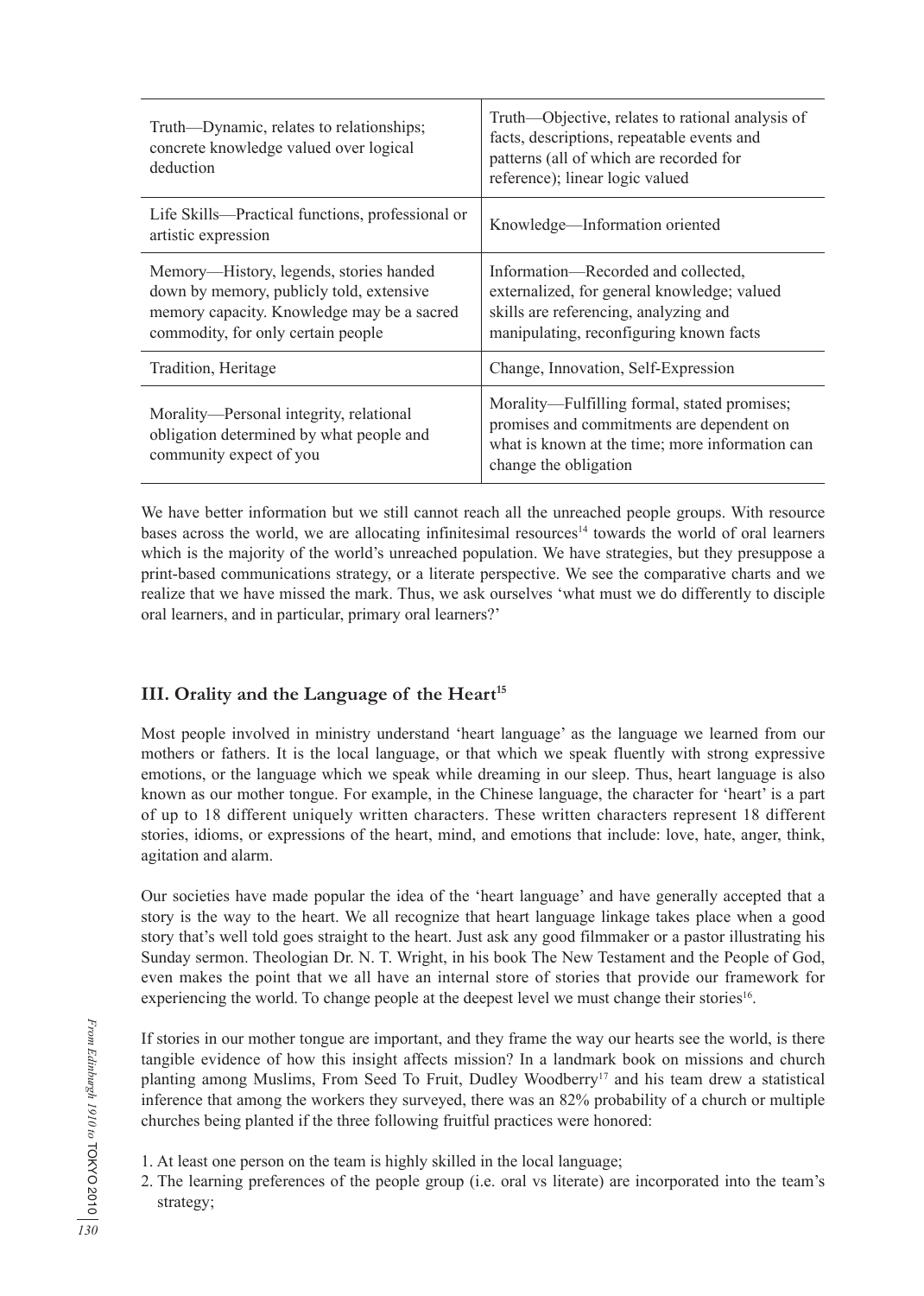3. The work is done in the heart language of the people.

This is exactly what the orality movement in missions has found to be true. Using the heart language or mother tongue together with an oral approach to learning (e.g. storytelling, drama, etc) is transforming hearts and communities all across the world. And in this we are only following the example of Jesus who, on the road to Emmaus after His resurrection, spoke to His disciples from the Scriptures in such a way that their hearts burned within them.

Thus, we advocate heart language with two infused meanings: story is the language of the heart and mother tongue language is the language in the heart. The observable phenomena are that heart language, both stories and mother tongue, is transforming hearts and communities all across the world. Is it possible that we need to re-examine our print methodologies and literate perspectives so as to create space for heart language (mother tongue and stories) approaches to oral learners?

#### **IV. Oral Strategies and the Church**

Our dataset is informing us that approximately 70% of the world's population are oral learners. Independent research has demonstrated that three critical elements provide greater opportunities for fruit to appear: mother tongue translation; communication strategy; and learning preference. What is holding the Church back? Is the cost to change too expensive? Are the incentives for change nonexistent?

Are we willing to use oral strategies to disciple oral learners? When we use oral strategies, we mean that we are communicating in such a way that oral audiences can understand, respond to, and reproduce what we are communicating. We are in essence communicating in the way that they communicate. This enables everyone to carry the message and to teach others to carry the message as  $well<sup>18</sup>$ .

Using oral strategies to make disciples of oral learners means using communication forms that are familiar within the culture: stories, proverbs, drama, songs, chants and poetry. Literate approaches rely on lists, outlines, word studies, apologetics and theological jargon. These literate methods are largely ineffective among two-thirds of the world's peoples. Of necessity, making disciples of oral learners depends on communicating God's word to varied cultures in relevant ways. Is it possible that we must re-examine the oral arts, and shift both our attitudes and strategies so that we might become relevant to reaching oral learners<sup>19</sup>?

The heartbeat of this Congress looks at how to redeploy, redirect, restructure resources so that the 2.7 billion unreached can be reached. And, there is great urgency for approximately 350 million people disbursed among 2,252 people groups to have their first oral format of the Bible. This is not a new concept. In fact, it might have been practiced as early as the 1970s<sup>20</sup>. Is it possible that Oral Bible Storying could be part of the future of your mission strategies to reach those who are without one single verse of the Bible?

We further recognize that there is another global generation of youth that is before us that are vastly different. Some call them 'digital natives.' Most of us that are at this Congress are 'digital immigrants.' But media is not something that God shied away from. Shane Hipps reminds this generation that "God spent over 200 verses and six detailed chapters to describe the 'media' items used as a part of worship, including: Lamp stand, tabernacle, Altar of Burnt Offering, Priestly Garments, Atonement Money, Anointing Oil. (Of course, while God and Moses were working on the media technology, the people of Israel decided to freelance, and out of that emerged the Golden Calf. God was not amused, and the consequences were severe<sup>21</sup>.)" We, too, need to consider better media 'stories' so that the next generation of secondary orality learners may be discipled. Is your organization willing to collaborate to reach the digital natives?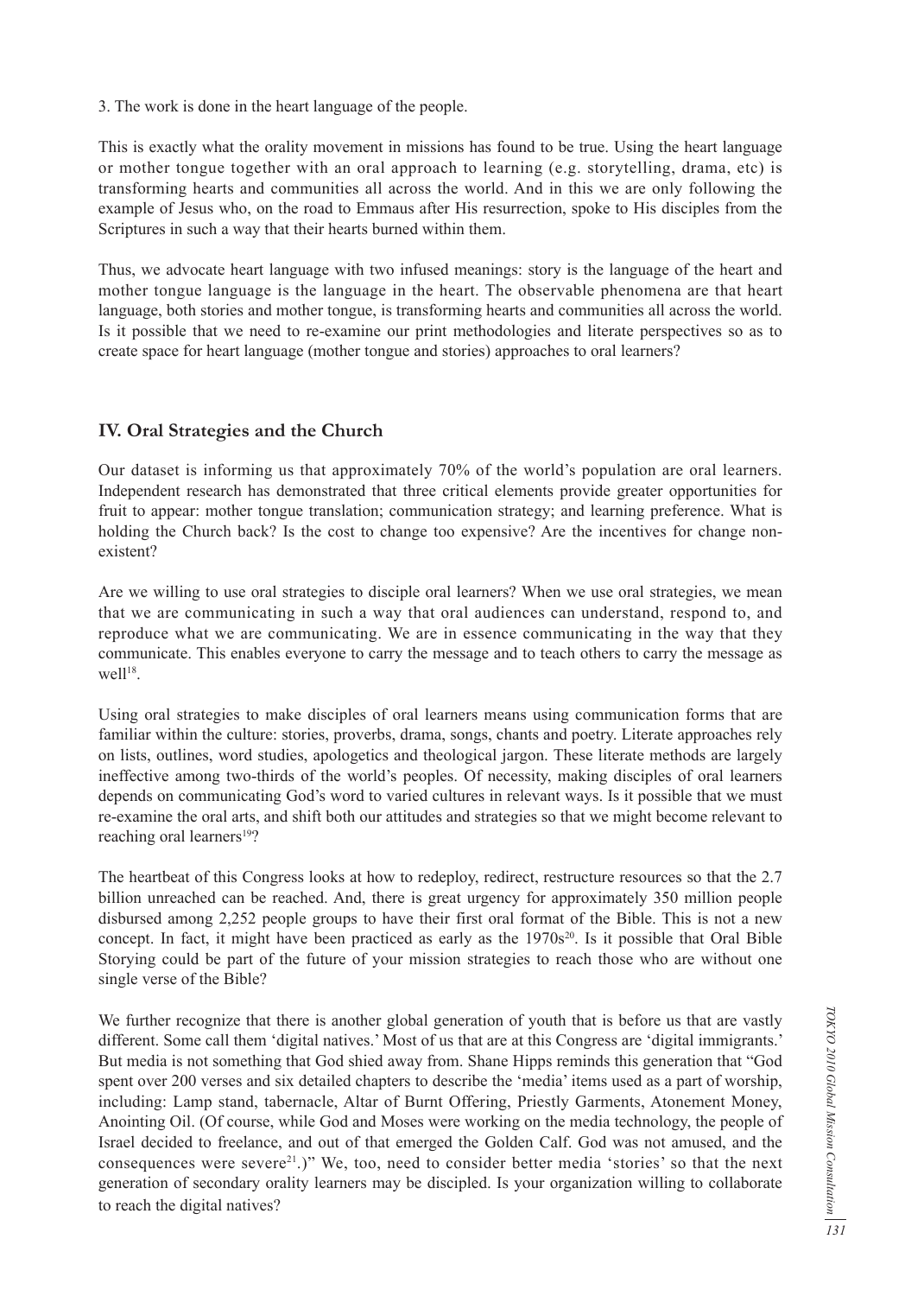### V. How Orality Works at the Local Level<sup>22</sup>

Storying strategy seems to be one that is particularly appropriate with unreached people groups. However, many established churches, especially in relational cultures, have found significant benefits to the chronological storying approach.

- **A. In Evangelism:** Oral Bible stories were told to one of the most unengaged and unreached Muslim people groups in East Africa. As a result of this approach, 30 people came to know Jesus Christ. They are rapidly forming groups to reach their own people group of 153,000 people. In turn, they have also provided 4 key story-tellers to train another 16 indigenous missionaries to another, much larger, unengaged and unreached Muslim people group of 5 million people.
- **B. In Discipleship:** The Puinave people needed to be 're-discipled' when missionaries discovered syncretism. Although the Puinave had become culturally "Christian" in the 1950s, they mixed magic with Christian do's and don'ts. Many misunderstandings resulted from using the trade language, Spanish. When New Tribes missionaries spent seven years learning the difficult Puinave language in the 1970s, they were surprised at the actual beliefs held among the people. At first, the missionaries tried teaching the Bible using traditional teaching methods. The Puinave nodded their agreement, but obviously missed many of the key points. It was only through a chronological presentation of God's Word, Old Testament and on to the Gospels, story by story, that they were able to vividly portray the holy nature and character of God, the sinful condition of man, the grip that Satan has on this world, and the redeeming solution to man's predicament found in Jesus Christ. Later, the village elder observed, "I came just this close from going to hell…" holding up his thumb and forefinger. In 1998, New Tribes Mission made this story into a movie titled Now We See Clearly.
- **C. In Church Leader Training:** In a Northern Africa Muslim-dominated country, 17 indigenous young men (many of whom could barely read and write and some not at all) underwent a two-year leader training program using chronological Bible storying. At the end of two years, students mastered approximately 135 biblical stories in their correct chronological order, spanning from Genesis to Revelation. They were able to tell the stories, compose from one to five songs for each story, and enact dramas about each of the stories. A seminary professor gave them a six-hour oral exam. They demonstrated the ability to answer questions about both the facts and theology of the stories and showed an excellent grasp of the gospel message, the nature of God and their new life in Christ. The students quickly and skillfully referred to the stories to answer a variety of theological questions.
- **D. In Church Planting:** In South America, a cross-cultural missionary joined a larger team that included Wycliffe translation workers. Working with stories adapted from a neighboring language, Jeremy instilled vision for the storying process in two mother tongue storytellers and coached them through learning the stories and telling them to others. Jeremy's two-year involvement has been a significant contributing factor toward a church-planting movement that now has resulted in as many as 20% of the people group becoming believers. In the two years since Jeremy's departure, storytellers continue to go to new, unreached villages up and down the river, telling the stories and evangelizing.
- **E. In Organizations:** Many organizations have seen increased effectiveness in many regions of the world. For example, one organization did a comparison of 'before' and 'after' effects of orality training. The results were startling: in a five year period fifty non-literates took an average of 2.67 years to lead 815 people to Christ, and planted 22 churches. After they were trained in oral methods to tell 85 Biblically accurate and culturally relevant stories, the same fifty non-literates led 9,122 people to Jesus, and planted 370 churches in just one year23. We are witnessing the 22 Old Sending Countries and New Sending Countries desire to retool their missions approach. They are moving from 'here is the Gospel message' to 'what is the worldview of the unreached, and how can we reach them more effectively?' They are requesting training, resources and personnel to meet the overwhelming needs.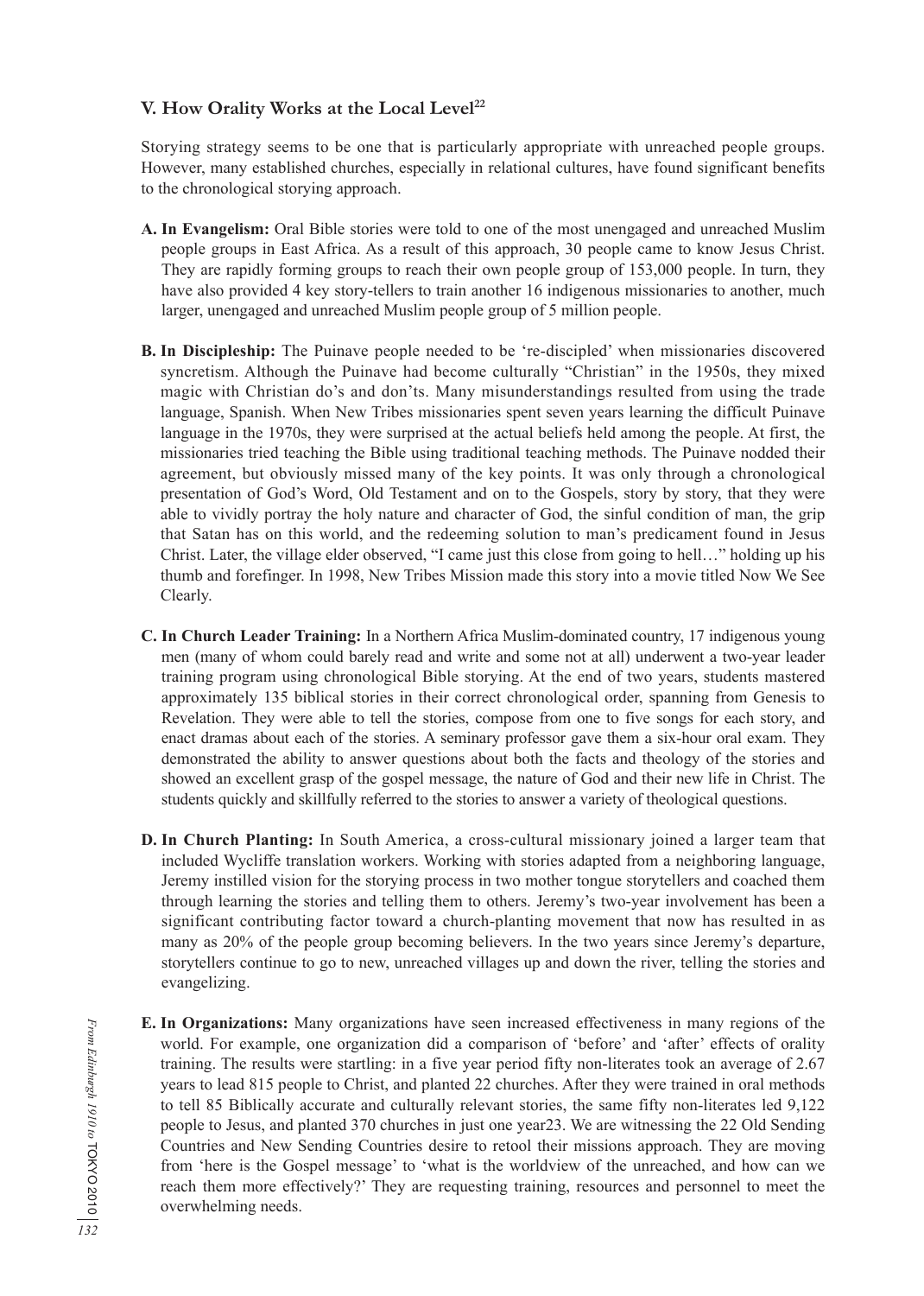- **F. Among Denominations:** Around the world, God is moving His servants to respond to the strategy and tool of orality so that the Gospel can be effectively communicated. Disciple-making of oral learners is both fruitful and multiplying. Bishop Njuguna of Kenya caught the vision of orality and what it meant for reaching unengaged and unreached people groups. He personally took training, led the vision of reaching out to unengaged people groups, and actually adopting them. He brought the oral stories of the Bible to them in their own heart language and began to plant churches among them. But he did not stop there. He leveraged his influence so that 8 other denominational bishops could also receive training and some of them have already started to adopt these unreached people groups.
- **G. In Collaborative Partnerships:** SIL/Wycliffe and The Seed Company, along with New India Evangelistic Association and other indigenous ministries in India formed partnerships. Ten months after the work started, they were able to make available mother tongue Scriptures to 65 million people in the form of biblically accurate, culturally relevant, oral stories<sup>24</sup>. In three languages these stories represented access to Scripture for some for the very first time!

#### VI. Orality, Tokyo 2010, and Recommendations<sup>25</sup>

The Lausanne Committee on World Evangelization included "Making Disciples of Oral Learners" as an issue group for the first time in 2004. An estimated 90% of the world's Christian workers who work among oral peoples use literate communication styles. Orality issues raised an urgent cry for effectiveness.

What a challenge! More than 4,350,000,000 people in our world still need a customized strategy - delivered in a culturally appropriate manner -- in order for them to hear, understand, respond and reproduce. The church today must embrace oral communicators as partners—making disciples together of all peoples to the glory of God!

The Lausanne's orality issue group challenged churches and other Christian organizations to ride the next wave of Kingdom advancement by developing and implementing effective oral strategies. Partners, networks, seminaries, mission agencies, conference and workshop leaders, as well as other Christian influencers are called upon to recognize the issues of orality in the world around them. We all need to become intentional in making disciples of oral learners. We need to raise awareness, initiate oral communication projects and train missionaries and local leaders in orality as an effective churchplanting strategy.

We recommend that:

- A. Tokyo 2010 Congress celebrate the new discoveries through research and knowledge and make known descriptive fruitful practices of breakthroughs through orality, heart language, and Oral Bible Stories, and oral strategies that include storytelling, dances, arts, poetry, chants and dramas.
- B. Tokyo 2010 Congress cast the vision of 'Finishing the Task' with great urgency! We cannot wait for another generation to pass to see the 350 million Bibleless people receive the Bible. We humbly pray, plead, and request that an oral format of Bible Stories be made available in the heart language for the 2,252 unengaged, unreached people groups by the end of this decade.
- C. Tokyo 2010 Congress be the lightening rod to envision a global network of collaborative structures to focus on the 4,350,000,000 oral learners. This will enable Churches and other Christian organizations to learn, develop and implement methods, communications and strategies such as:
- 1. Local churches in the Global South to become advocates for specific unreached people groups and promote an engagement with those people groups by using worldview-specific oral methodologies.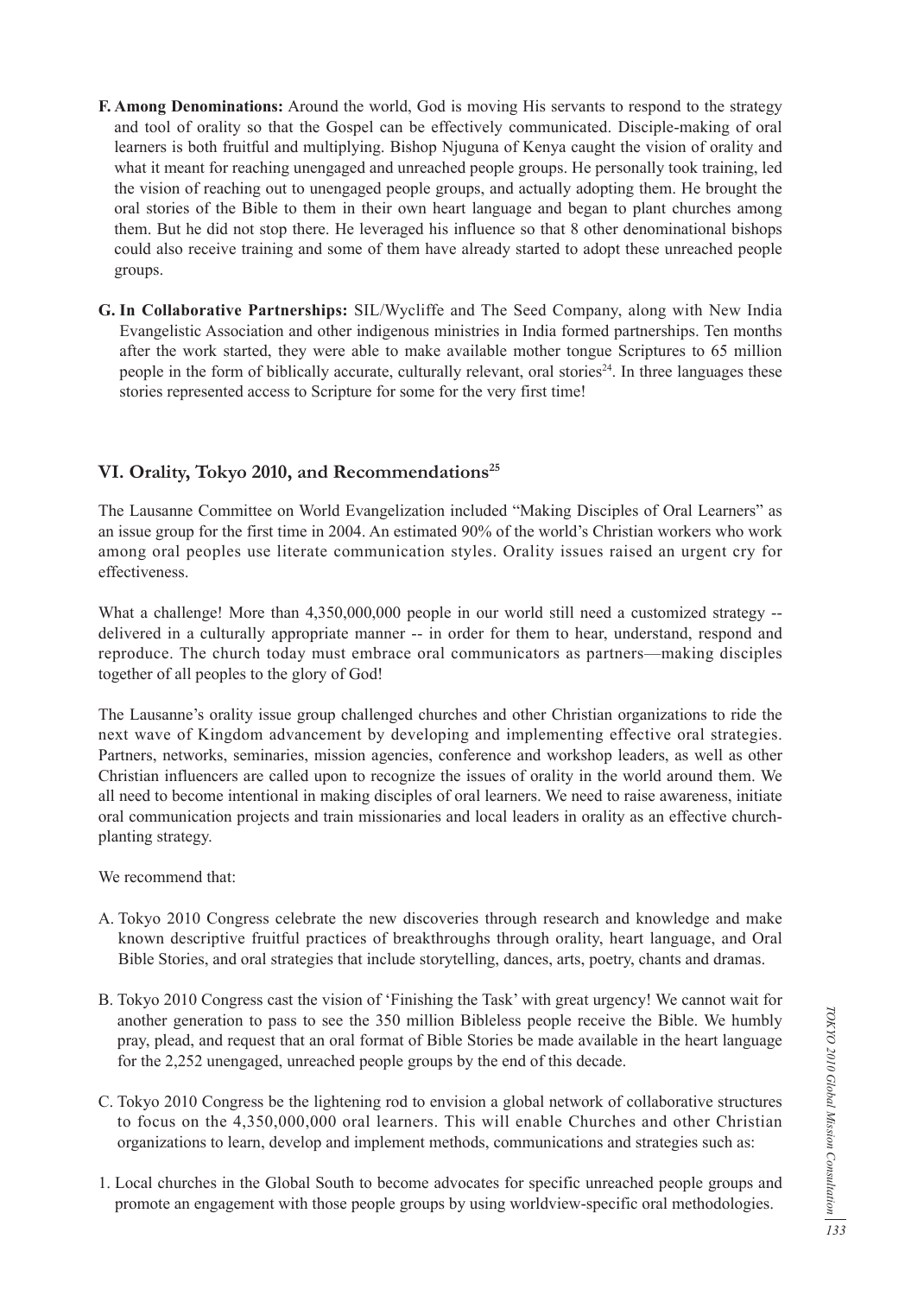- 2. Seminaries to provide curricula to train pastors and missionaries in oral methodologies.
- 3. Local churches and denominations around the world to utilize oral methodologies as they disciple their own members.
- 4. Mission agencies to develop oral strategies for their missionaries and partners to use among oral learners.
- 5. Regional partnerships and agencies to develop a network of trainers to train other trainers in oral methodologies.
- 6. Churches and agencies to record and distribute oral Bible stories for evangelization, discipling and leader training.
- 7. Broadcast networks and agencies to broadcast and narrowcast chronological Bible stories and recordings of discipleship groups in communal settings. They should include dialogue which reflects culturally appropriate ways of processing the story and interacting with it.
- 8. Funding organizations to make resources available for oral methodologies to be implemented with the thousands of language groups, people groups and segments of societies that are still unreached. With the insights gleaned from research and collaboration, Christians have the opportunity to keep billions of unreached people from a Christless eternity in our generation.

My own journey finally led me to tell my first story in Ethiopia in September 2008. I remember sitting with fellow storytellers as we were telling oral stories from the Book of Acts. I recalled one moment when Acts chapter one was being told, then translated into the local language. There was a lot of dialogue going back and forth among the new younger leaders and the translators. Finally, we interrupted the translators and asked why there was so much conversation as we were not even finished telling the story from that first chapter. Referring to verses four and five, he told us that the new leaders said 'now, we understand.' We have been waiting for 2000 years, and now we no longer have to wait.' This was the church being born in real time. Eventually, this also represented one less unengaged and unreached people group as a church planting movement has commenced since that time!

Would we dare to dream of the day that we reached ZERO unengaged and unreached people groups? Would we dare to dream that all languages of all people groups can have biblically accurate, culturally relevant, oral stories from the Bible in their own heart language? Would we dare to dream that oral learners from different sectors of society can be discipled?

\*

Rev. Samuel Chiang was born in Taiwan, grew up and worked in Canada (Ernst & Young), and graduated from Dallas Seminary where he also served on staff. He served with the church in China and has written extensively on China, Asia and orality. Formerly the Chief Operating Officer for Trans World Radio, he currently serves as the Global Coordinator of the International Orality Network. His passion is for oral communicators to hear, understand, respond, live out, and further reproduce the message of the Gospel. He and his wife, Robbi, live in Hong Kong.

#### **Notes:**

- 1. According to Mr. Jim Slack, International Missions Board, their internal research have shown that a community moving from illiteracy to literacy of only 30% has generally taken 125 years.
- 2. Grant Lovejoy, "The Extent of Orality," Dharma Deepika: A South Asian Journal of Missiological Research 25 (June 2007): 24-34; republished online in the Journal of Baptist Theology and Ministry 5 (Spring 2008): 121-33. This number is further collaborated in International Journal of Frontier Missions XXXVIII:2 (April 2010), where an entire issue is devoted to Orality, and the article titled "Coming to Terms with Orality: A Holistic Model", by Dr. Charles Madinger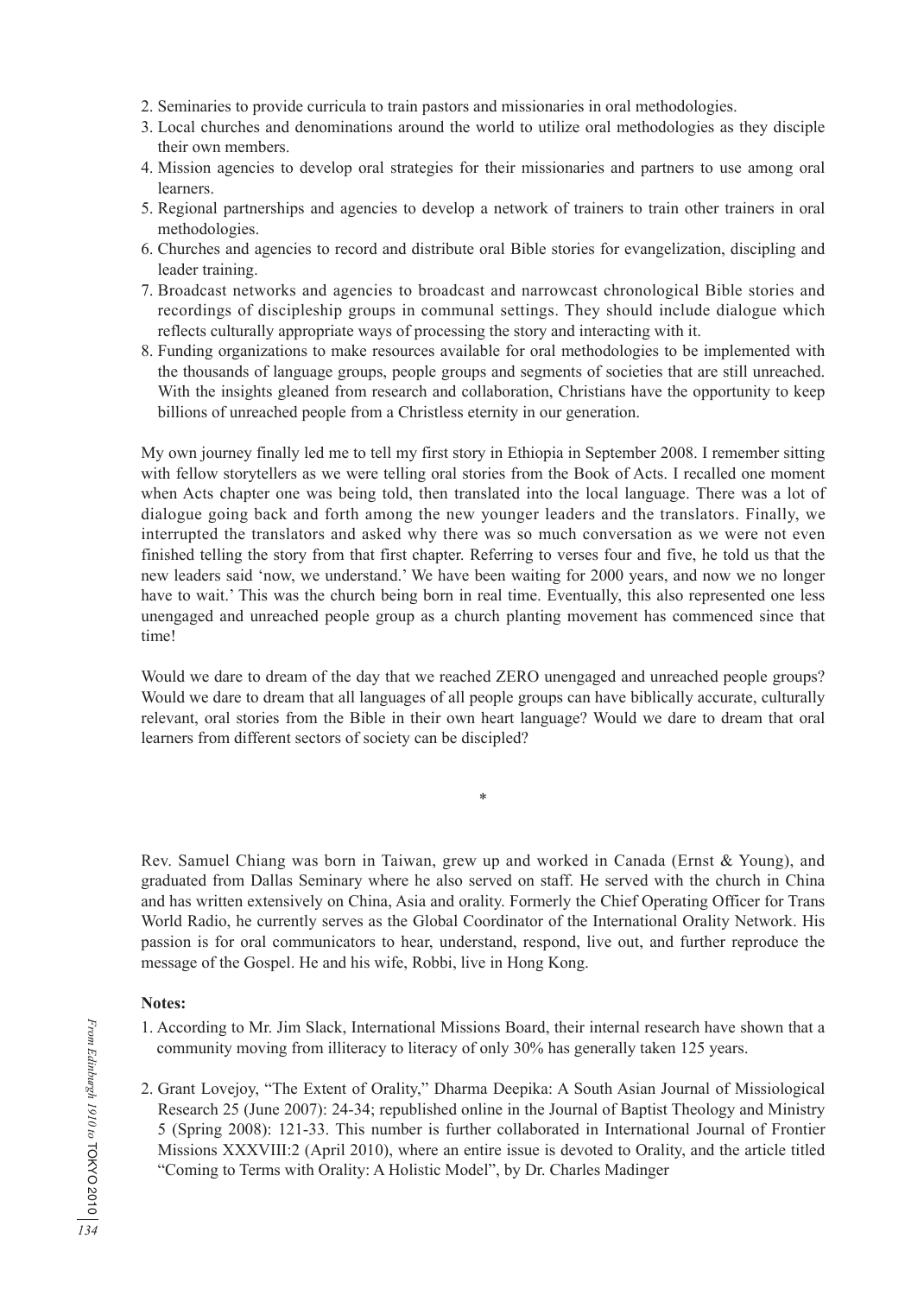- 3. UNESCO: Education For All Global Monitoring Report: Reaching the Marginalized. Oxford University Press, 2010 http://unesdoc.unesco.org/images/0018/001866/186606E.pdf (last accessed 11/April/2010)
- 4. UNESCO 2010 , pages 296—297
- 5. Grant, pg. 12
- 6. David Barrett, Todd M. Johnson & Peter Crossing, "Christian World Communions: Five Overviews of Global Christianity, AD 1800-2025," Int'l Bulletin of Missionary Research, Jan. 2009, Global Table 5, p. 25
- 7. The Next Generation Of Literacy Statistics: Implementing the Literacy Assessment and Monitoring Program (LAMP), UNESCO, Institute For Statistics, 2009. P. 19 http://www.uis.unesco.org/template/pdf/LAMP/ LAMP\_Rpt\_2009\_EN.pdf (last accessed 11/April/2010)
- 8. Envsioning A Global Network of Mission Structures, David Taylor, Mission Frontiers, March— April 2010, p. 16
- 9. Gartner: Mobile to Outpace Desktop by 2013 http://www.mediapost.com/publications/?fa=Articles. showArticle&art\_aid=120590 (last accessed 11/April/2010)
- 10. Making Disciples of Oral Learners, International Orality Network & Lausanne, 2005, p.58; also, see Walter J. Ong, Orality and Literacy (London and New York: Routledge, 1982
- 11. Samuel E. Chiang, 'Oral Communications and The Gospel', Connections—The Journal of the WEA Mission Commission, September 2009, pg. 34
- 12. A body of literature and studies has matured on 'Multiple Intelligences'. See link available as of 12/April/2010 at http://www.newhorizons.org/future/Creating\_the\_Future/crfut\_gardner.html for an overview primer on this subject.
- 13. Courtesy of Dr. Orville Boyd Jenkins http://orvillejenkins.com/orality/orallitbible.html (last accessed 11/April/2010). For a comparative chart of oral and print communicators by Richard D. Brown, please see a soon to be released book: Koehler, Paul F. Telling God's Story with Power: Biblical Storytelling in Oral Cultures, William Cary Library, 2010
- 14. According to Todd Johnson indicates the amount of money going to the unevangelized is 0.3%, or about US\$1.7 billion per year. Source: Atlas of Global Christianity (Edinburgh 2009), p. 296-297
- 15. Portions of this section will appear in chapter 1 of a soon to be released new book Orality Breakouts: Using Heart Language To Transform Hearts, 2010
- 16. N.T. Wright, The New Testament and the People of God, Fortress Press, 1992, pg. 38—41
- 17. "For the Fruitful Practices Track, 280 practitioners of thirty-seven nationalities and from fiftyseven different organizations gathered. They were from teams that had planted 738 fellowships, and they evaluated ninety-four practices that had been gathered from surveys of 5,800 field workers." J. Dudley Woodberry, ed., From Seed to Fruit: Global Trends, Fruitful Practices, and Emerging Issues among Muslims (Pasadena, CA: William Carey Library, 2008), will be updated and re-released in 2010
- 18. 'Orality Breakouts: Using Heart Language to Transform Hearts', ION/Lausanne, ch. 10, to be released in 2010
- 19. Grant Lovejoy, 'All That May Hear', to be released for Lausanne Cape Town 2010 Orality Multiplex paper, pg. 4